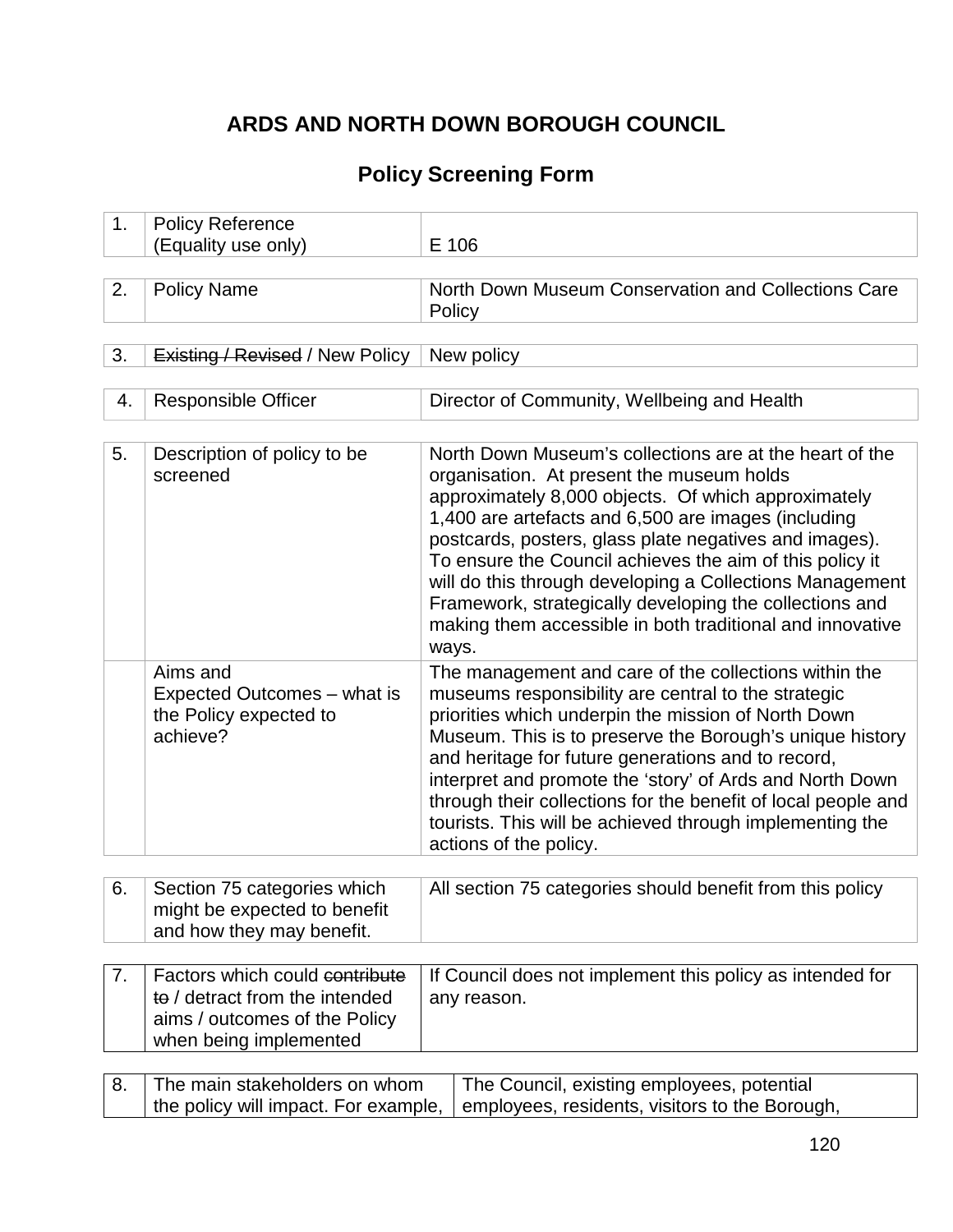| <b>Employees, Potential Service</b><br><b>Users and Community Groups</b><br>Consider the internal and external<br>impacts (either actual or potential)<br>and comment, or list, information<br>where appropriate | hirers/users of the Museum, users and potential users<br>and potential users of the Museum. |
|------------------------------------------------------------------------------------------------------------------------------------------------------------------------------------------------------------------|---------------------------------------------------------------------------------------------|
|------------------------------------------------------------------------------------------------------------------------------------------------------------------------------------------------------------------|---------------------------------------------------------------------------------------------|

| 9. | Please provide details of other policies which have a bearing on this one. |                             |  |
|----|----------------------------------------------------------------------------|-----------------------------|--|
|    | Policies:                                                                  | Owned by:                   |  |
|    | E 15 Ards and North Down Borough Council - Corporate                       | Ards and North Down Borough |  |
|    | Plan                                                                       | Council                     |  |
|    | E 103 North Down Museum Documentation Policy                               |                             |  |
|    | Statement                                                                  |                             |  |
|    | E 104 North Down Museum Access Policy Statement                            |                             |  |
|    | E 105 North Down Museum Collections Development                            |                             |  |
|    | Policy                                                                     |                             |  |

| 10. | Available evidence (quantitative and qualitative) considered as important to encourage |                                                                                                                                                                            |
|-----|----------------------------------------------------------------------------------------|----------------------------------------------------------------------------------------------------------------------------------------------------------------------------|
|     | completion in relation to:                                                             |                                                                                                                                                                            |
|     | <b>Religious Belief</b>                                                                | This policy is in relation to the care required to maintain the                                                                                                            |
|     | <b>Political Opinion</b>                                                               | range of collections the museum holds. The collections are                                                                                                                 |
|     | <b>Racial Group</b>                                                                    | required to be representative of the area and cover a broad                                                                                                                |
|     | Age                                                                                    | range of topics to ensure they are of potential interest to a                                                                                                              |
|     | <b>Marital Status</b>                                                                  | broad range of visitors locally and from outside the Borough.<br>Their care when being displayed or in storage is of<br>paramount importance in ensuring their standard is |
|     | Sexual orientation                                                                     |                                                                                                                                                                            |
|     | Men & Women generally                                                                  |                                                                                                                                                                            |
|     | <b>Disability</b>                                                                      | maintained cognisant to the item's age and original                                                                                                                        |
|     | <b>Dependents</b>                                                                      | condition.                                                                                                                                                                 |
|     |                                                                                        |                                                                                                                                                                            |

| 11. | Based on data previously provided what are the needs, experiences and priorities for each |                                                                                                                                                                                     |  |
|-----|-------------------------------------------------------------------------------------------|-------------------------------------------------------------------------------------------------------------------------------------------------------------------------------------|--|
|     |                                                                                           | of the following categories, in relation to this policy/decision?                                                                                                                   |  |
|     | <b>Religious Belief</b>                                                                   | This policy is in relation to the care required for the range of                                                                                                                    |  |
|     | <b>Political Opinion</b>                                                                  | collections the museum displays and stores.                                                                                                                                         |  |
|     | <b>Racial Group</b>                                                                       | Some Section 75 data is collected in relation to contributors                                                                                                                       |  |
|     | Age                                                                                       | of collection items and their significance to periods of                                                                                                                            |  |
|     | <b>Marital Status</b>                                                                     | history.                                                                                                                                                                            |  |
|     | Sexual orientation                                                                        | The museum collections and their period for exhibit is                                                                                                                              |  |
|     | Men & Women generally                                                                     | determined on a range of factors including timelines of<br>history, local and current events, availability of collection<br>items and arrangements for loan or custodianship by the |  |
|     | <b>Disability</b>                                                                         |                                                                                                                                                                                     |  |
|     | <b>Dependents</b>                                                                         |                                                                                                                                                                                     |  |
|     |                                                                                           | museum.                                                                                                                                                                             |  |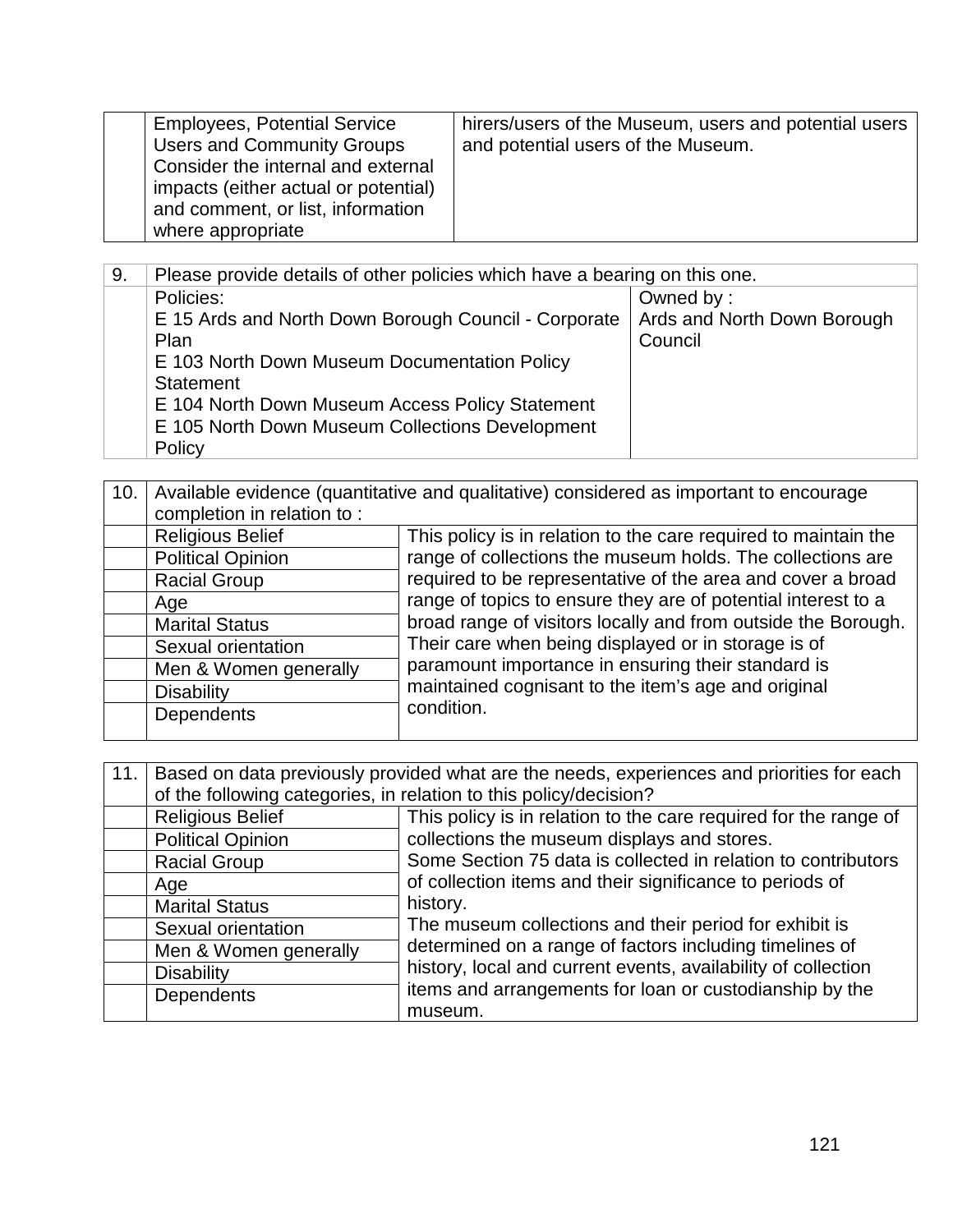### **Does this Policy require an Equality Impact Assessment?**

| What is the likely impact on equality of opportunity for each of the Section 75 categories? |                                      |                                     |
|---------------------------------------------------------------------------------------------|--------------------------------------|-------------------------------------|
|                                                                                             | Detail of Impact                     | Level of Impact<br>Minor/Major/None |
| <b>Religious Belief</b>                                                                     | This policy is in relation to the    | <b>None</b>                         |
| <b>Political Opinion</b>                                                                    | management and care of the           |                                     |
| <b>Racial Group</b>                                                                         | collections and individual items.    |                                     |
| Age                                                                                         | Each item will be considered in      |                                     |
| <b>Marital Status</b>                                                                       | relation to its age, condition and   |                                     |
| Sexual orientation                                                                          | type of item. They are not cared     |                                     |
| Men & Women generally                                                                       | for in relation to any Section 75    |                                     |
| <b>Disability</b>                                                                           | dimensions of the items nor of their |                                     |
| <b>Dependents</b>                                                                           |                                      |                                     |

| 2. | Section 75 equality categories? | Are there opportunities to better promote equality of opportunity for people within the |                                                           |  |
|----|---------------------------------|-----------------------------------------------------------------------------------------|-----------------------------------------------------------|--|
|    |                                 | If "Yes", provide details $\parallel$ If "No", provide details                          |                                                           |  |
|    | <b>Religious Belief</b>         |                                                                                         | No as this policy is in relation to the management and    |  |
|    | <b>Political Opinion</b>        |                                                                                         | care of the collections and individual items. This is not |  |
|    | <b>Racial Group</b>             | relevant to any Section 75 dimensions.                                                  |                                                           |  |
|    | Age                             |                                                                                         |                                                           |  |
|    | <b>Marital Status</b>           |                                                                                         |                                                           |  |
|    | Sexual orientation              |                                                                                         |                                                           |  |
|    | Men & Women generally           |                                                                                         |                                                           |  |
|    | <b>Disability</b>               |                                                                                         |                                                           |  |
|    | <b>Dependents</b>               |                                                                                         |                                                           |  |

| 3. | To what extent is the Policy likely to impact on Good Relations between people of different<br>religious belief, political opinion or racial group? |                                    |                                                        |
|----|-----------------------------------------------------------------------------------------------------------------------------------------------------|------------------------------------|--------------------------------------------------------|
|    |                                                                                                                                                     | Details of Impact                  | Level of Impact                                        |
|    |                                                                                                                                                     |                                    | Minor/Major/None                                       |
|    | <b>Religious Belief</b>                                                                                                                             |                                    | None. This policy is in relation to the management and |
|    | <b>Political Opinion</b>                                                                                                                            | care of the collections and items. |                                                        |
|    | <b>Racial Group</b>                                                                                                                                 |                                    |                                                        |

| ` 4. | Are there opportunities to better promote Good Relations between people of different<br>religious belief, political opinion or racial group? |                                                                                      |  |
|------|----------------------------------------------------------------------------------------------------------------------------------------------|--------------------------------------------------------------------------------------|--|
|      | If "Yes" provide details<br>If "No" provide details                                                                                          |                                                                                      |  |
|      | <b>Religious Belief</b>                                                                                                                      | No as this policy is in relation to care of items owned by<br>or lent to the museum. |  |
|      | <b>Political Opinion</b>                                                                                                                     |                                                                                      |  |
|      | <b>Racial Group</b>                                                                                                                          |                                                                                      |  |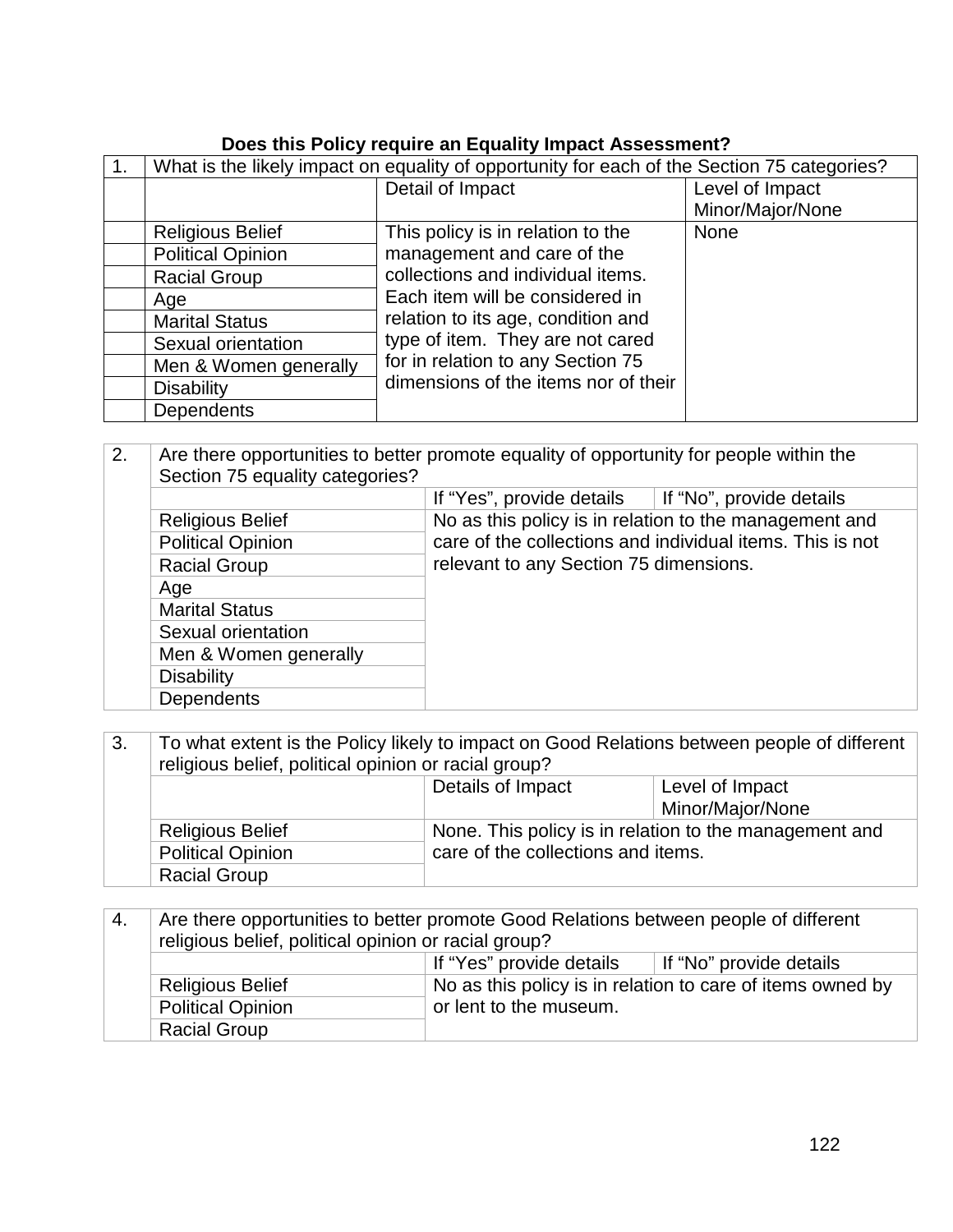#### Additional Considerations

| Multiple Identity<br>Considerations                                                                                                                                                                                                                                                                                          | Details of Impact or potential impact (Positive/Negative)                                                                                                                                                   |
|------------------------------------------------------------------------------------------------------------------------------------------------------------------------------------------------------------------------------------------------------------------------------------------------------------------------------|-------------------------------------------------------------------------------------------------------------------------------------------------------------------------------------------------------------|
| Are there any potential impacts<br>of the policy decision on<br>people with multiple identities?<br>(e.g. disabled minority ethnic<br>persons)<br>Where appropriate provide<br>details of data on the impact of<br>the policy on people with<br>multiple identities.<br>Specify relevant Section 75<br>categories concerned. | This policy will impact on a broad range of individuals with<br>many multiple dimensions.<br>Their needs are anticipated based on good practice and<br>past requested adjustments, comments and complaints. |

#### **Disability Discrimination Order (NI) 2006**

| Does this proposed policy                                                                                                 | Yes / No | Explain your reasoning:                                                                                                                                                                                                                                                                                                                                                                                                                  |
|---------------------------------------------------------------------------------------------------------------------------|----------|------------------------------------------------------------------------------------------------------------------------------------------------------------------------------------------------------------------------------------------------------------------------------------------------------------------------------------------------------------------------------------------------------------------------------------------|
| provide an opportunity to:<br>better promote positive<br>$\overline{\phantom{0}}$<br>attitudes towards disabled<br>people | Yes      | This policy ensures that a broad range of<br>collection materials are accessible to inform<br>exhibitions. Access to them will be<br>considered based on layout of gallery and<br>exhibit displays.                                                                                                                                                                                                                                      |
| increase participation by<br>$\qquad \qquad \blacksquare$<br>disabled people in public<br>life                            |          | Reasonable adjustments are considered in all<br>elements of enacting this policy. The museum<br>staff will take into consideration a variety of<br>means of interpretation to ensure<br>engagement with a broad range of visitors<br>and potential visitors.<br>Location of stored collectable items and their<br>relocation will be carried out aware of the<br>needs of the employees carrying out their<br>duties and specific needs. |

#### Monitoring Arrangements

Section 75 places a requirement on the Council to have equality monitoring arrangements in place in order to assess the impact of policies and services, help identify barriers to fair participation and to better promote equality of opportunity.

| Outline what data you could         | Section 75 data where appropriate in relation to     |
|-------------------------------------|------------------------------------------------------|
| collect in the future in order to   | collected items, their lenders or donors. Reasonable |
| monitor the impact of this policy / | adjustments requested and put in place. Range of     |
| decision on equality, good          | exhibits and targeted attendance if identified.      |
| relations and disability duties     |                                                      |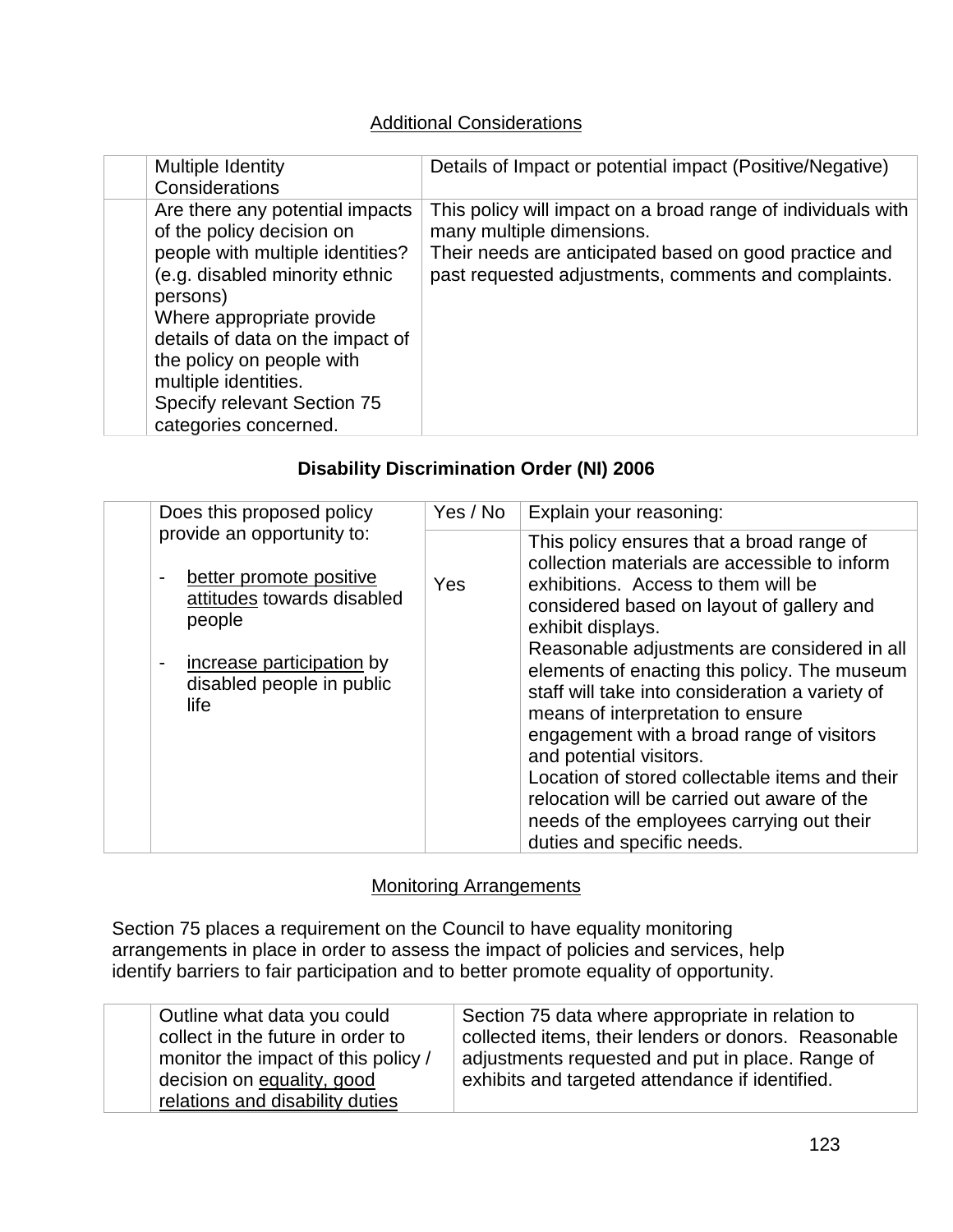#### Consideration of Human Rights

The Human Rights Act 1998 brings the European Convention on Human Rights (ECHR) into UK and, therefore, Northern Ireland. Indicate below any potential *adverse impacts* that the policy / decision may have in relation to human rights issues

| <b>Right to Life</b>                         | Article 2  |  |
|----------------------------------------------|------------|--|
| Prohibition to torture, inhuman or degrading | Article 3  |  |
| treatment                                    |            |  |
| Prohibition of slavery and forced labour     | Article 4  |  |
| <b>Right to Liberty and Security</b>         | Article 5  |  |
| Right to a Fair and Public Trial             | Article 6  |  |
| Right to no punishment without due legal     | Article 7  |  |
| process                                      |            |  |
| Right to respect for private and family      | Article 8  |  |
| life, home and correspondence                |            |  |
| Right to freedom of thought, conscience and  | Article 9  |  |
| religion                                     |            |  |
| Right to freedom of Expression               | Article 10 |  |
| Right to freedom of peaceful assembly and    | Article 11 |  |
| association                                  |            |  |
| Right to marry and found a family            | Article 12 |  |
| The prohibition on discrimination            | Article 14 |  |
| Protection of property and enjoyment of      | Protocol 1 |  |
| possessions                                  | Article 1  |  |
| Right to education                           | Protocol 1 |  |
|                                              | Article 2  |  |
| Right to free and secret election            | Protocol 1 |  |
|                                              | Article 3  |  |

| Please explain any adverse<br>impacts on human rights that you<br>have identified?               |  |
|--------------------------------------------------------------------------------------------------|--|
| Please indicate any ways in which<br>you consider the policy positively<br>promotes Human Rights |  |

I can confirm that the proposed policy / decision have been screened for:-

| Equality of opportunity and good relations |
|--------------------------------------------|
| Disabilities duties; and                   |
| Human rights issues                        |

On the basis of the answers to the screening questions, I recommend that this policy / decision is:-